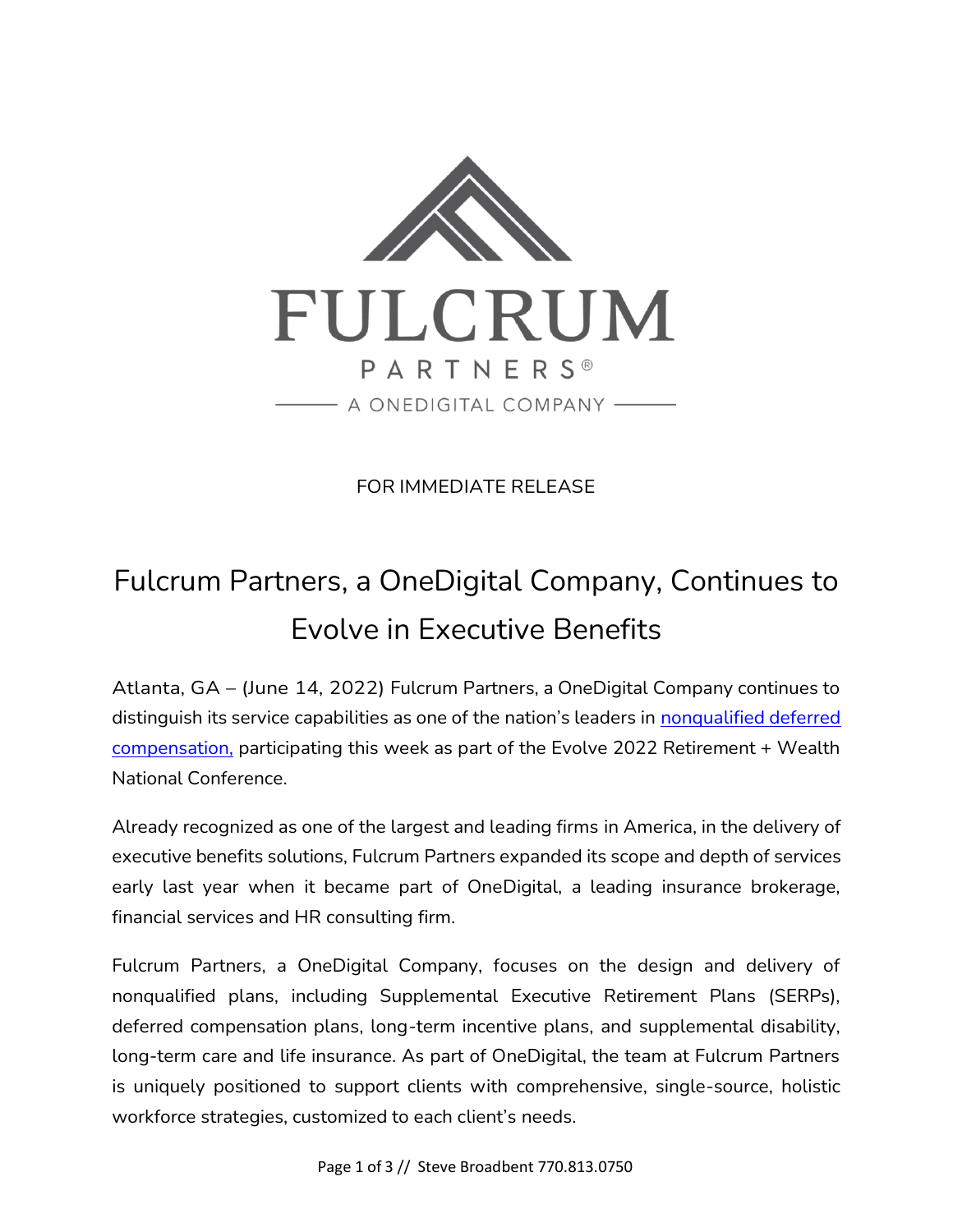

[Phil Currie a](https://fulcrumpartnersllc.com/team/phil-currie/)nd [Chris Nyland t](https://fulcrumpartnersllc.com/team/chris-nyland/)ake the stage at the Evolve National Conference

"Our executive benefits team is respected as one of the nation's top providers of nonqualified plan consulting," said Fulcrum Partners Managing Director [Mike Powers.](https://fulcrumpartnersllc.com/team/mike-powers/) "Now, as part of OneDigital, we have evolved to provide a depth and breadth of support few, if any, executive benefits firms can offer. Our scope of services embraces and supports the objectives of companies, their executives and their entire workforce, from the front line to the C-suite to the shareholders. How appropriate it is that we are privileged to participate this week at EVOLVE 2022."

The EVOLVE 2022 Retirement + Wealth National Conference is hosted at the Loews Hotel, Kansas City, Missouri, June 12-14.

Learn more about the executive benefits specialists at Fulcrum Partners, a OneDigital Company [\(fulcrumpartnersllc.com/team/\)](https://fulcrumpartnersllc.com/team). To find out more about how organizations and executives can benefit from the use of [nonqualified deferred compensation](https://fulcrumpartnersllc.com/409a-nonqualified-deferred-compensation/) (NQDC) plans, follow *[Deferred Compensation News.](https://www.fulcrumpartnersllc.com/news/)*

## **About Fulcrum Partners, a OneDigital Company**

Fulcrum Partners (fulcrumpartnersllc.com). With a team of experienced industry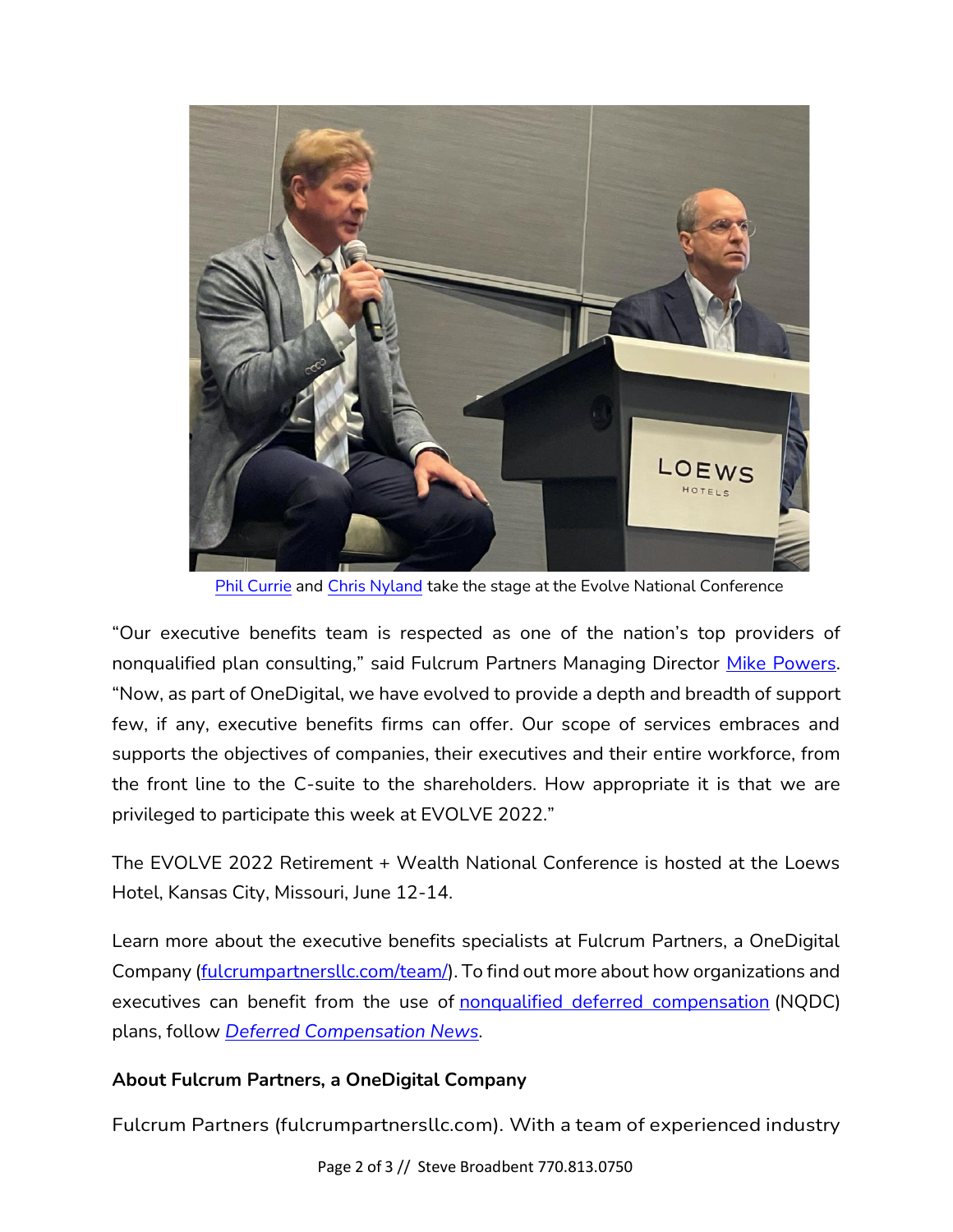professionals who serve with diverse skillsets, targeted experience and in-depth expertise in executive compensation and benefits consulting, the financial professionals at Fulcrum Partners, a OneDigital Company, focus on an integrated approach to the design, financing and plan administration of executive benefits programs. Originally founded in 2007, today the company is part of the OneDigital advisory firm and has executive benefits advisory offices in Atlanta, Georgia; Chicago, Illinois; Charleston and Bluffton, South Carolina; Cleveland, Ohio; Delray Beach, Orlando and PonteVedra, Florida; Los Angeles and Irvine, California; Portland, Oregon; Salt Lake City, Utah; Dallas/Fort Worth, Texas and Washington D.C.

## **About OneDigital**

OneDigital delivers strategic advisory consulting and technology-forward solutions to more than 85,000 employers across the nation. As employee health care, wellness, and workplace benefits continue to converge, businesses of all sizes have relied on OneDigital's exceptional advisory teams for counsel in employee benefits, wellbeing, human resources, pharmacy consulting, property and casualty solutions, as well as the retirement and wealth management services provided through OneDigital Investment Advisors. OneDigital's commitment to technology and innovation enables its 3,000 advisors to deliver the most modern and intuitive customer experience anywhere in the industry.

OneDigital has been named as a Best Place to Work in Insurance by Business Insurance. For more information, visit [OneDigital.com.](https://cts.businesswire.com/ct/CT?id=smartlink&url=http%3A%2F%2Fwww.onedigital.com%2F&esheet=52688955&newsitemid=20220418005360&lan=en-US&anchor=OneDigital.com&index=2&md5=6c1b827ebce78967705a2d49a2f9b569)

*This material has been prepared for informational purposes only, and is not intended to provide, and should not be relied on for, accounting, legal or tax advice. Any tax advice contained herein is of a general nature. You should seek specific advice from your tax professional before pursuing any idea contemplated herein. Please consider the investment objectives, risks, charges, and expenses carefully before investing in Mutual*  Funds. The prospectus, which contains this and other information about the investment *company, can be obtained directly from the Fund Company or your financial professional. Be sure to read the prospectus carefully before deciding whether to invest.*

Page 3 of 3 // Steve Broadbent 770.813.0750 *Securities offered through Lion Street Financial, LLC (LSF) and Valmark Securities, Inc. (VSI), each a member of [FINRA](http://www.finra.org/) and [SIPC.](https://www.sipc.org/) Investment advisory services offered through Lion Street Advisors, LLC (LSA) and Valmark Advisers, Inc. (VAI), each an SEC registered*